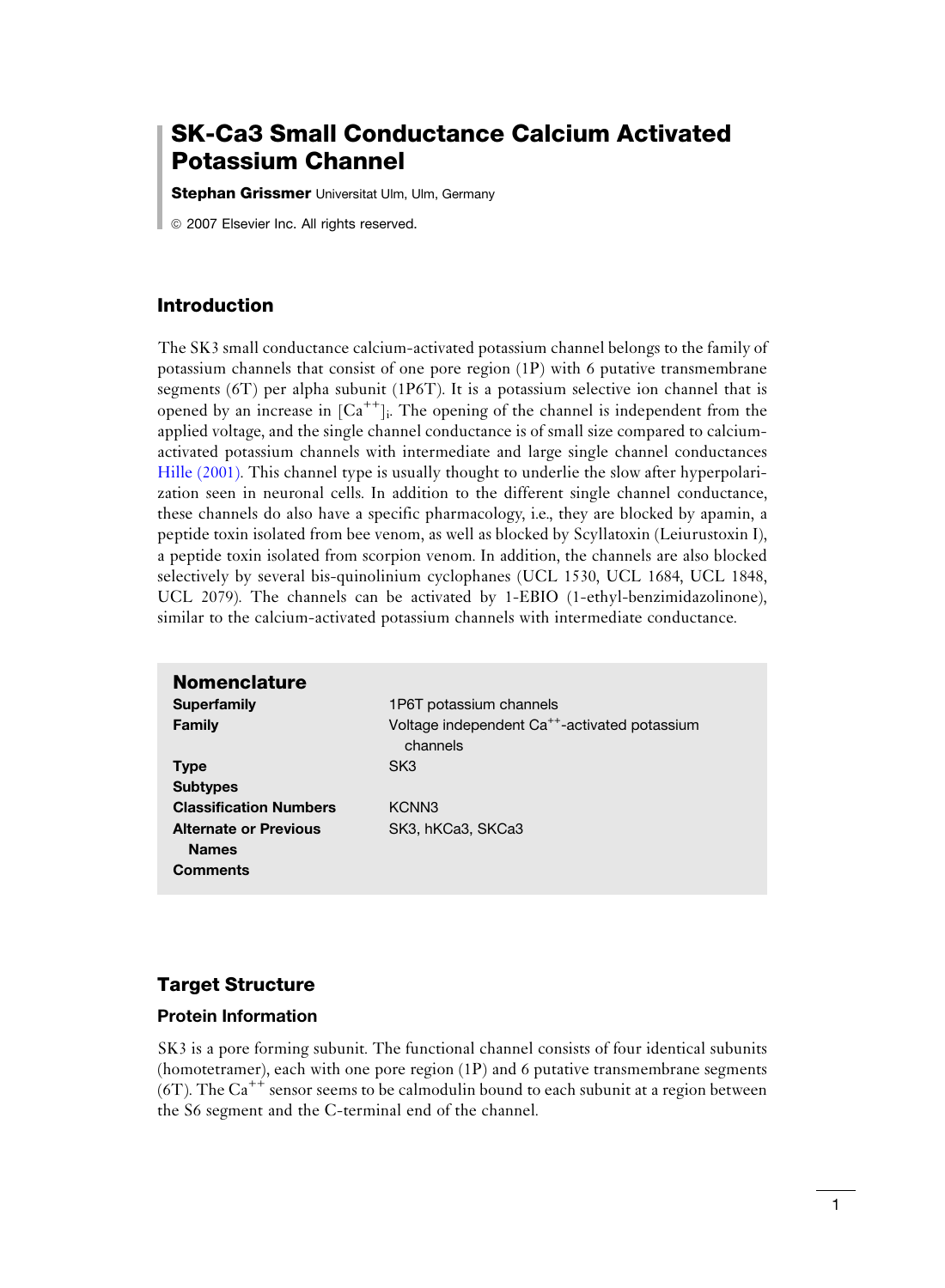# Protein Sequence Information

|                                             | Number or Name  | <b>Comments</b>                                                                                                                                                                                                                                                                                                                                                                                                      |
|---------------------------------------------|-----------------|----------------------------------------------------------------------------------------------------------------------------------------------------------------------------------------------------------------------------------------------------------------------------------------------------------------------------------------------------------------------------------------------------------------------|
| <b>Subunit Name</b><br><b>Organism Name</b> | hKCNN3<br>human |                                                                                                                                                                                                                                                                                                                                                                                                                      |
| <b>Gene Accession #</b>                     | NM_002249       | Chandy et al (1998) XM_010636,<br>AY049734                                                                                                                                                                                                                                                                                                                                                                           |
| <b>SwissProt Accession#</b>                 | Q9UGI6          |                                                                                                                                                                                                                                                                                                                                                                                                                      |
| # of Amino Acid Residues                    | 736             | hKCNN3 contains two polymorphic<br>polyglutamine (poly-Q) tracks in its N-<br>term cytosolic region. The most<br>common length of these poly-Q tracks<br>are 12 and 19 Qs Chandy et al (1998).                                                                                                                                                                                                                       |
| <b>Protein Sequence Motifs</b>              |                 | hKCNN3 contains 2 consensus sites for<br>N-glycosylation, 3 consensus sites for<br>cAMP- and cGMP-dependent protein<br>kinase phosphorylation, 10 consensus<br>sites for Protein kinase<br>C phosphorylation, 8 consensus sites<br>for Casein kinase II phosphorylation, 9<br>consensus sites for N-myristoylation,<br>2 leucine zipper motives, 1 glutamine-<br>rich, 1 histidin-rich and 1 proline-rich<br>region. |
| <b>Chromosomal Localization</b>             | 5q23.1-23.2     | Wittekindt et al (1998) NT_004858 Homo<br>sapiens chromosome 1 reference<br>genomic contig, Dror et al (1999), Sun<br>et al (2001) AF336797.                                                                                                                                                                                                                                                                         |

|                                 | <b>Number or Name</b> | Comments                                                                                                                                                                                                                                                                                                                      |
|---------------------------------|-----------------------|-------------------------------------------------------------------------------------------------------------------------------------------------------------------------------------------------------------------------------------------------------------------------------------------------------------------------------|
| <b>Subunit Name</b>             | hKCNN3                |                                                                                                                                                                                                                                                                                                                               |
| Organism Name                   | human                 |                                                                                                                                                                                                                                                                                                                               |
| <b>Gene Accession #</b>         | AF438203              | Tomita et al (2001)                                                                                                                                                                                                                                                                                                           |
| <b>SwissProt Accession #</b>    |                       |                                                                                                                                                                                                                                                                                                                               |
| # of Amino Acid Residues        | 426                   |                                                                                                                                                                                                                                                                                                                               |
| <b>Protein Sequence Motifs</b>  |                       | hKCNN3 isoform contains contains 1<br>consensus site for cAMP- and cGMP-<br>dependent protein kinase<br>phosphorylation, 6 consensus sites for<br>Protein kinase C phosphorylation, 4<br>consensus sites for Casein kinase II<br>phosphorylation, 6 consensus sites for<br>N-myristoylation, and 2 leucine zipper<br>motives. |
| <b>Chromosomal Localization</b> | 1q21.3                | Wittekindt et al (1998) NT_004858 Homo<br>sapiens chromosome 1 reference<br>genomic contig, AF336797 Sun et al<br>(2001).                                                                                                                                                                                                     |

| Number or Name                              |               | <b>Comments</b>                                                    |  |  |
|---------------------------------------------|---------------|--------------------------------------------------------------------|--|--|
| <b>Subunit Name</b><br><b>Organism Name</b> | rKCNN3<br>rat |                                                                    |  |  |
| <b>Gene Accession #</b>                     | U69884        | Kohler et al (1996) NM:019315, AF 292389<br>Hosseini et al (2001). |  |  |
| <b>SwissProt Accession #</b>                | P70605        |                                                                    |  |  |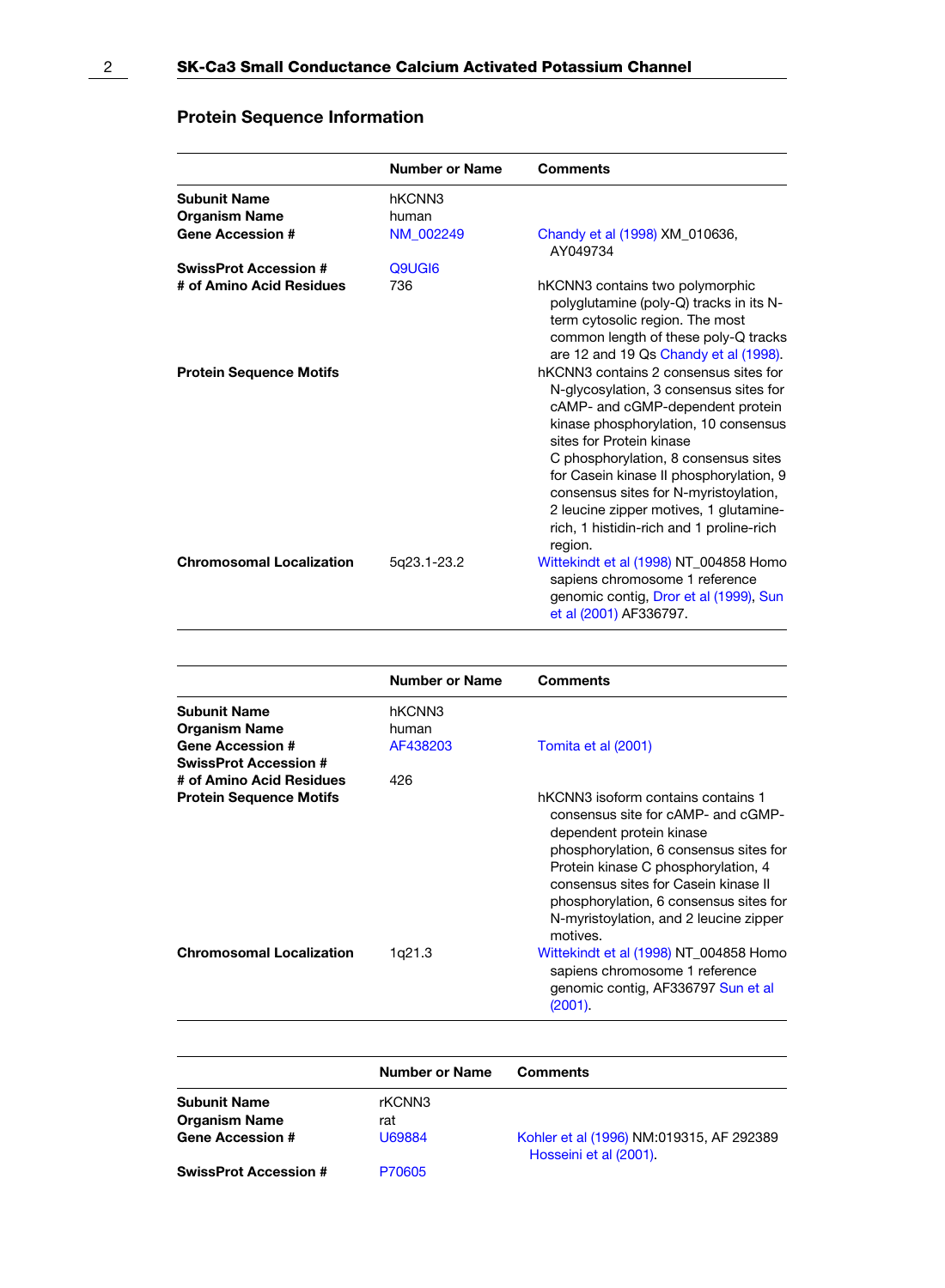| # of Amino Acid Residues<br><b>Protein Sequence Motifs</b> | 733 | rKCNN3 contains 2 consensus sites for N-<br>glycosylation, 3 consensus sites for<br>cAMP- and cGMP-dependent protein<br>kinase phosphorylation, 9 consensus sites<br>for Protein kinase C phosphorylation,<br>8 consensus sites for Casein kinase II<br>phosphorylation, 9 consensus sites for N-<br>myristoylation, two leucine zipper motives,<br>1 glutamine-rich, 1 histidine-rich, and 1 |
|------------------------------------------------------------|-----|-----------------------------------------------------------------------------------------------------------------------------------------------------------------------------------------------------------------------------------------------------------------------------------------------------------------------------------------------------------------------------------------------|
| <b>Chromosomal Localization</b>                            |     | proline-rich region.                                                                                                                                                                                                                                                                                                                                                                          |

|                                 | <b>Number or Name</b> | <b>Comments</b>                                                                                                                                                                                                                                                                                                                                                                                                                       |
|---------------------------------|-----------------------|---------------------------------------------------------------------------------------------------------------------------------------------------------------------------------------------------------------------------------------------------------------------------------------------------------------------------------------------------------------------------------------------------------------------------------------|
| <b>Subunit Name</b>             | rKCNN3 liver isoform  |                                                                                                                                                                                                                                                                                                                                                                                                                                       |
| <b>Organism Name</b>            | rat                   |                                                                                                                                                                                                                                                                                                                                                                                                                                       |
| <b>Gene Accession #</b>         | AF284345              | Barfod et al (2001)                                                                                                                                                                                                                                                                                                                                                                                                                   |
| <b>SwissProt Accession #</b>    | P70605                |                                                                                                                                                                                                                                                                                                                                                                                                                                       |
| # of Amino Acid Residues        | 730                   |                                                                                                                                                                                                                                                                                                                                                                                                                                       |
| <b>Protein Sequence Motifs</b>  |                       | rKCNN3 liver isoform contains<br>2 consensus sites for N-glycosylation,<br>3 consensus sites for cAMP- and<br>cGMP-dependent protein kinase<br>phosphorylation, 9 consensus sites for<br>Protein kinase C phosphorylation,<br>8 consensus sites for Casein kinase II<br>phosphorylation, 9 consensus sites for<br>N-myristoylation, two leucine zipper<br>motives, 1 glutamine-rich, 1 histidine-<br>rich, and 1 proline-rich region. |
| <b>Chromosomal Localization</b> |                       |                                                                                                                                                                                                                                                                                                                                                                                                                                       |

|                                 | <b>Number or Name</b> | Comments                                                                                                                                                                                                                                                                                                                                                                                                            |
|---------------------------------|-----------------------|---------------------------------------------------------------------------------------------------------------------------------------------------------------------------------------------------------------------------------------------------------------------------------------------------------------------------------------------------------------------------------------------------------------------|
| <b>Subunit Name</b>             | mKCNN3                |                                                                                                                                                                                                                                                                                                                                                                                                                     |
| <b>Organism Name</b>            | mouse                 |                                                                                                                                                                                                                                                                                                                                                                                                                     |
| <b>Gene Accession #</b>         | AF357241              | NM 080466, NM 080466, NW 000191                                                                                                                                                                                                                                                                                                                                                                                     |
| <b>SwissProt Accession #</b>    | P58391                |                                                                                                                                                                                                                                                                                                                                                                                                                     |
| # of Amino Acid Residues        | 731                   |                                                                                                                                                                                                                                                                                                                                                                                                                     |
| <b>Protein Sequence Motifs</b>  |                       | mKCNN3 contains 2 consensus sites for N-<br>glycosylation, 3 consensus sites for<br>cAMP- and cGMP-dependent protein<br>kinase phosphorylation, 9 consensus sites<br>for Protein kinase C phosphorylation,<br>8 consensus sites for Casein kinase II<br>phosphorylation, 9 consensus sites for N-<br>myristoylation, 2 leucine zipper motives, 1<br>glutamine-rich, 1 histidine-rich, and 1<br>proline-rich region. |
| <b>Chromosomal Localization</b> |                       |                                                                                                                                                                                                                                                                                                                                                                                                                     |

|                         | <b>Number or Name</b> | <b>Comments</b> |
|-------------------------|-----------------------|-----------------|
| Subunit Name            | pKCNN3                |                 |
| Organism Name           | Sus scrofa (pig)      |                 |
| <b>Gene Accession #</b> | AY03049               |                 |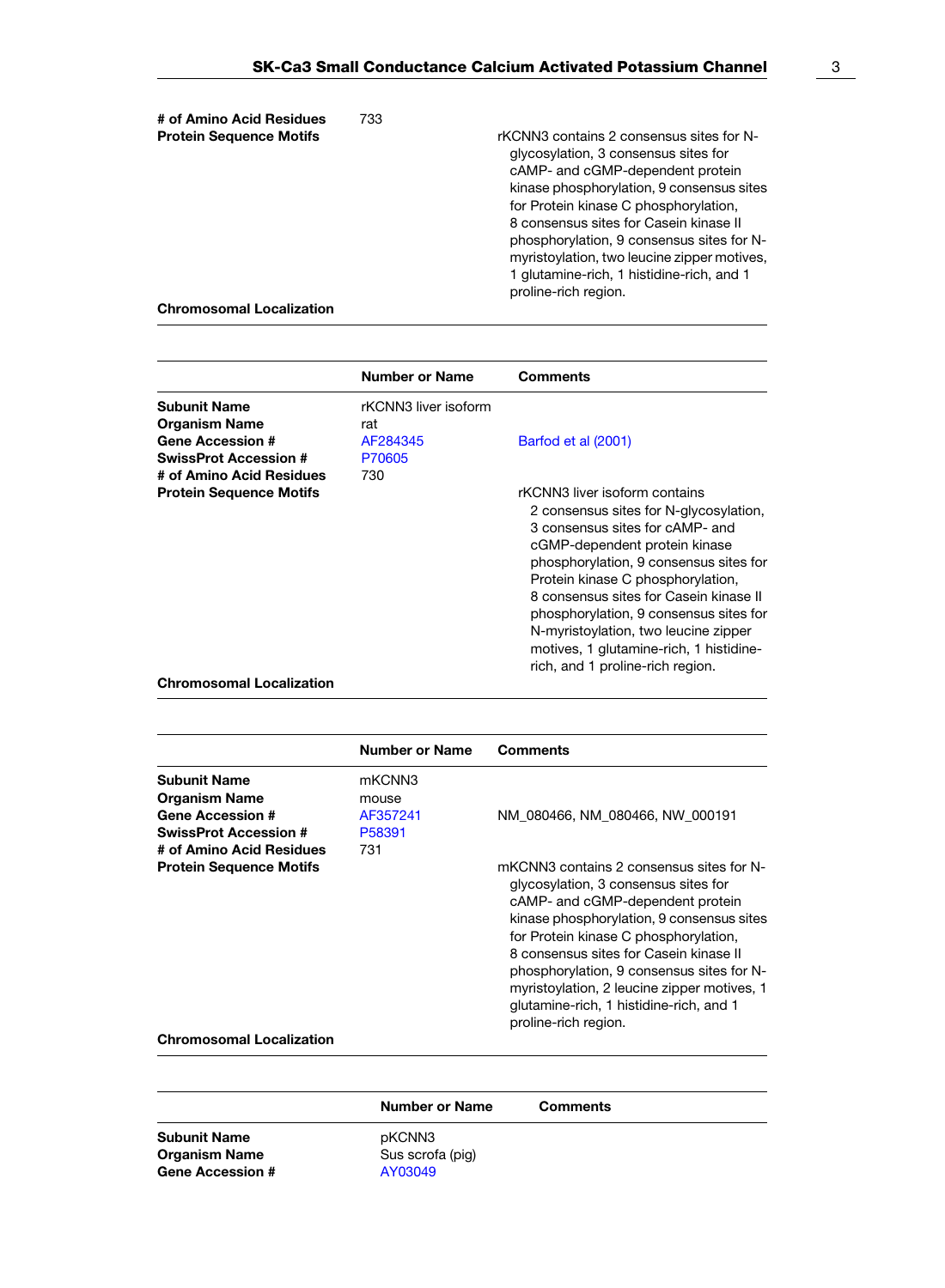| <b>SwissProt Accession #</b>    | P58392 |                                                                                                                                                                                                                                                                                                                                                                                                                                              |
|---------------------------------|--------|----------------------------------------------------------------------------------------------------------------------------------------------------------------------------------------------------------------------------------------------------------------------------------------------------------------------------------------------------------------------------------------------------------------------------------------------|
| # of Amino Acid Residues        | 725    |                                                                                                                                                                                                                                                                                                                                                                                                                                              |
| <b>Protein Sequence Motifs</b>  |        | pKCNN3 contains 2 consensus sites<br>for N-glycosylation site, 3<br>consensus sites for cyclic AMP-<br>and cyclic GMP-dependent protein<br>kinase phosphorylation, 10<br>consensus sites for Protein kinase<br>C phosphorylation, 8 consensus<br>sites for Casein kinase II<br>phosphorylation, 9 consensus sites<br>for N-myristoylation, 2 leucine<br>zipper motives, 1 glutamine-rich, 1<br>proline-rich, and 1 histidine-rich<br>region. |
| <b>Chromosomal Localization</b> |        |                                                                                                                                                                                                                                                                                                                                                                                                                                              |
|                                 |        |                                                                                                                                                                                                                                                                                                                                                                                                                                              |

# Localization

#### Protein

Neurons [Hille \(2001\)](#page-11-0)

#### mRNA

Hippocampus (CA3), dentate gyrus, subiculum, anterior olfactory nucleus, olfactory tubercle, cerebellum, and cortex [Stocker et al \(2000\)](#page-10-0).

## Ligands, Substrates, Ions

#### Ligands

Ca++, calmodulin

#### **Substrates**

| Name       | <b>Km</b> value | <b>Km units</b> | Reference              | Remarks |
|------------|-----------------|-----------------|------------------------|---------|
| $Ca++$     | 300             | nM              | Kohler et al<br>(1996) |         |
| Calmodulin |                 |                 | Xia et al (1998)       |         |

#### Ions

|                    | Value    | Units | Reference           | Remarks                                                                                        |
|--------------------|----------|-------|---------------------|------------------------------------------------------------------------------------------------|
| $K^+$              |          |       |                     |                                                                                                |
| Conductance        | $4 - 20$ | pS    | <b>Hille (2001)</b> | The higher conductance is measured<br>with elevated external K <sup>+</sup><br>concentrations. |
| Voltage Dependence | none     |       |                     |                                                                                                |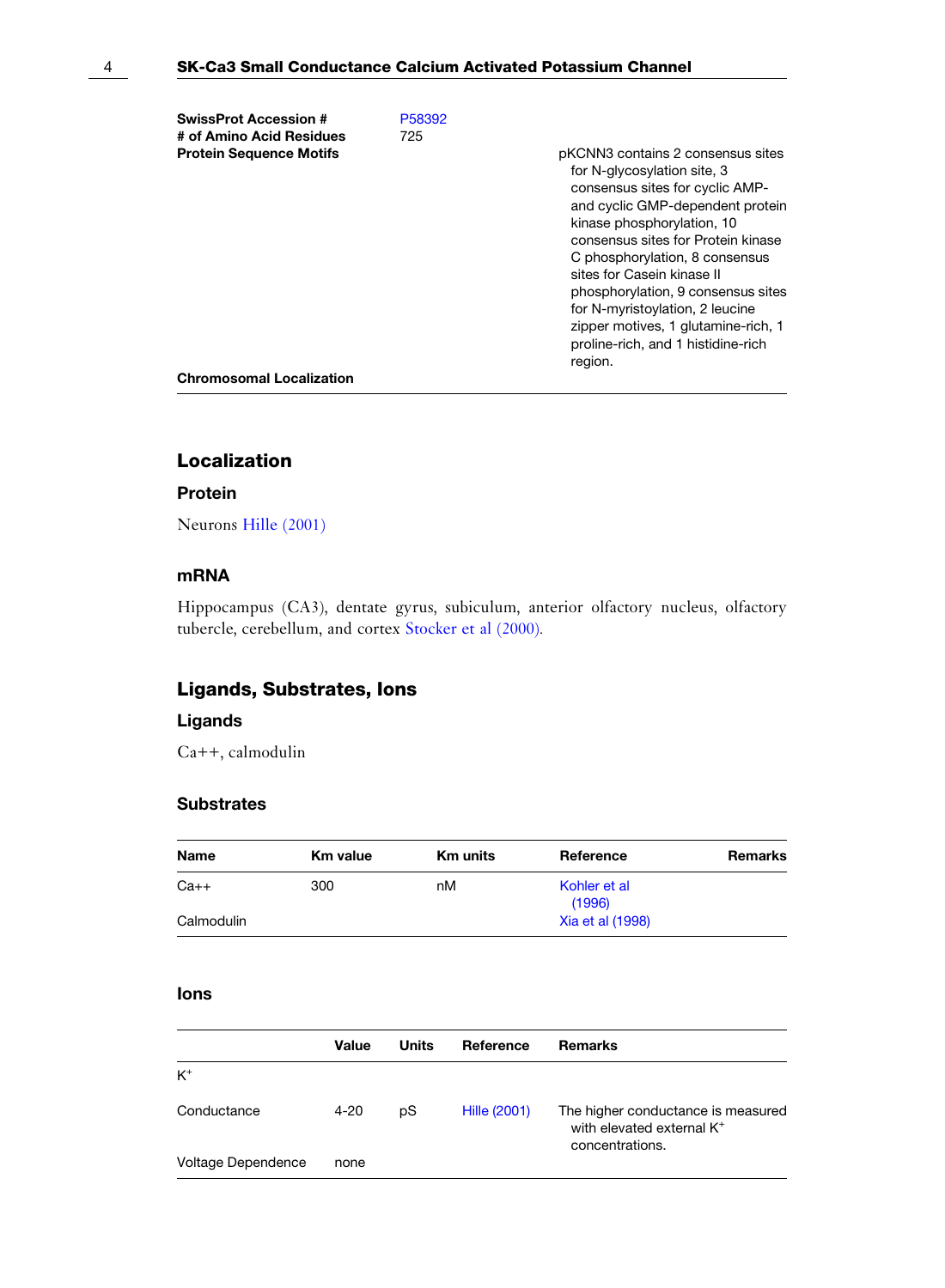#### Effectors, Products

Establishing a link between  $Ca^{++}$ -based second messenger systems and the electrical activity of cells.

#### Endogenous Regulation

#### Protein Partners

calmodulin

#### Pharmacological Regulation

Selective peptide blockers are apamin and scyllatoxin [Hille \(2001\).](#page-11-0) Highly selective nonpeptide blockers are different bis-quinolinium cyclophanes [Stroebaek et al \(2000\)](#page-11-0), [Shah](#page-10-0) [et al \(2000\).](#page-10-0) Non-selective, more unspecific blockers are d-tubocurarine, verapamil, diltiazem, and tetraethylammonium. Openers are 1-ethyl-benzimidazolinone (1-EBIO, Pedarzani et al., 2001); EBIO activates also IK channels but not BK channels. Another more specific opener seems to be riluzole [Grunnet et al \(2001a\),](#page-10-0) [Jensen et al \(2001\).](#page-10-0)

#### Agonist / Activator / Substrate

|         |    | <b>Value Units Organism</b>                            | Organ<br><b>Tissue</b>          | Cell Line/<br><b>Type</b> |                  | <b>Reference Comments</b>                                                                                                                                                                                                                                                                             |
|---------|----|--------------------------------------------------------|---------------------------------|---------------------------|------------------|-------------------------------------------------------------------------------------------------------------------------------------------------------------------------------------------------------------------------------------------------------------------------------------------------------|
| Ki: 100 | цM | Agent: 1-ethyl-benzimidazolinone (1-EBIO)<br>Rat KCNN2 | Hetero-<br>logous<br>expression | HEK-293 Grunnet           | et al<br>(2001a) | 1-EBIO activates directly the<br>channel and requires the<br>presence of [Ca <sup>++</sup> ] <sub>i</sub> . Method:<br>electrophysiology (whole<br>cell); Ki only estimated<br>because no saturation of the<br>EBIO effect could be<br>obtained due to unstable<br>currents at $[EBIO] > 500 \mu M$ . |

#### Agonist / Activator / Substrate

|         |                 |    | <b>Value Units Organism</b> | Organ<br><b>Tissue</b> | Cell Line/<br><b>Type</b> |                             | Reference Comments                                                                                                                                                                                                                                                                               |
|---------|-----------------|----|-----------------------------|------------------------|---------------------------|-----------------------------|--------------------------------------------------------------------------------------------------------------------------------------------------------------------------------------------------------------------------------------------------------------------------------------------------|
|         | Agent: riluzole |    |                             |                        |                           |                             |                                                                                                                                                                                                                                                                                                  |
| Ki: $3$ |                 | uМ | Rat KCNN2 Hetero-           | logous<br>expression   | <b>HFK-293</b>            | Grunnet<br>et al<br>(2001a) | Riluzole seems to directly<br>activate the channel and<br>requires the presence of<br>$[Ca++]$ . Method:<br>electrophysiology (whole<br>cell); Ki only estimated<br>because no saturation of the<br>riluzole effect could be<br>obtained due to unstable<br>currents at [riluzole] $> 10 \mu$ M. |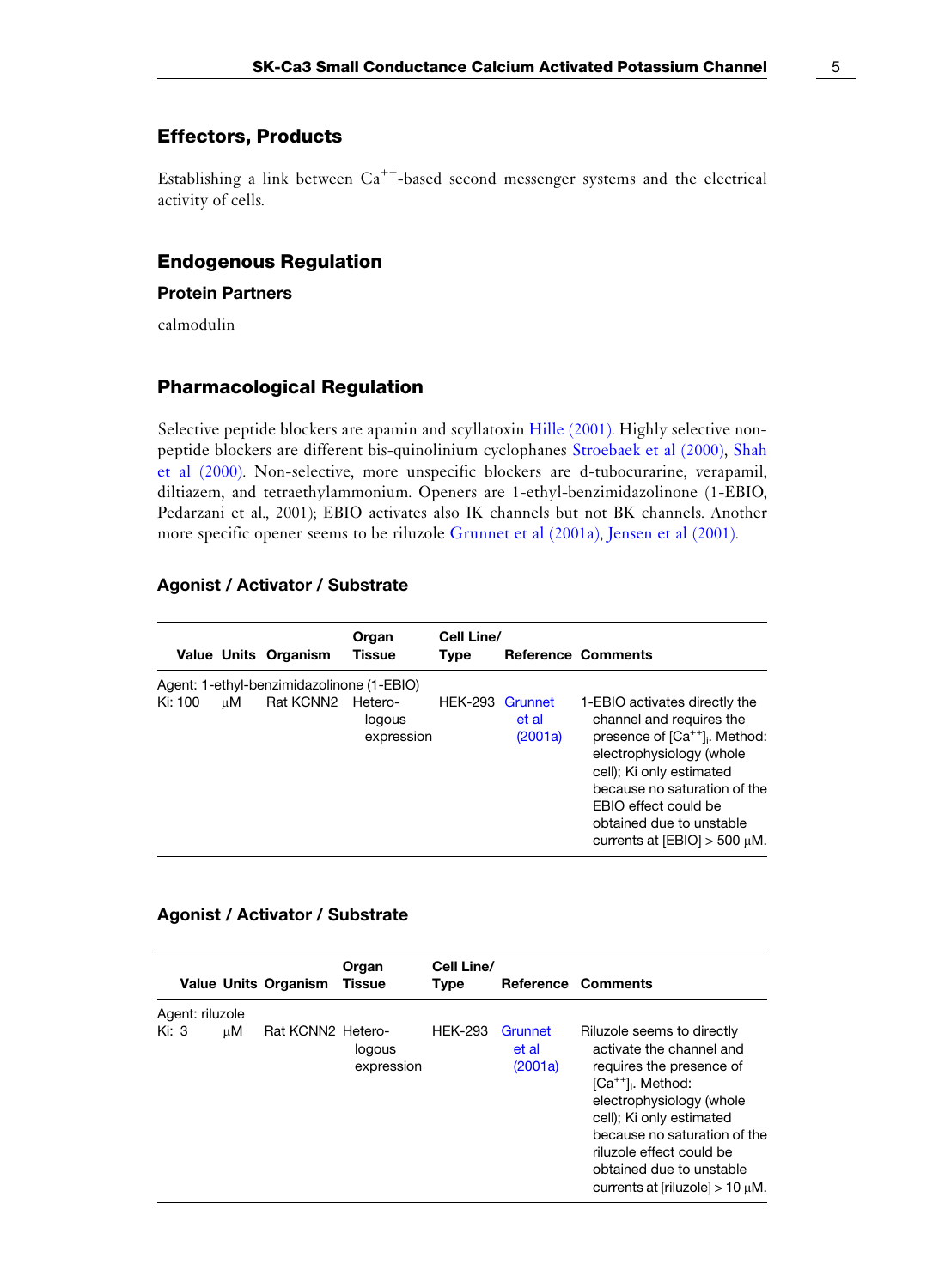|                            |    | Value Units Organism | <b>Organ Tissue</b>         | Cell Line/<br>Tvpe | Reference | <b>Comments</b>                                                 |
|----------------------------|----|----------------------|-----------------------------|--------------------|-----------|-----------------------------------------------------------------|
| Agent: UCL1684<br>IC50:9.5 | пM | Human<br>KCNN3       | Hetero-logous<br>expression | COS-7              | (2001)    | Fanger et al Method used:<br>electrophysiology<br>(whole cell). |

### Antagonist / Inhibitor

|       | Value         |    | Units Organism             | Organ<br>Tissue                 | Cell Line/<br>Type |                             | <b>Reference Comments</b>                              |
|-------|---------------|----|----------------------------|---------------------------------|--------------------|-----------------------------|--------------------------------------------------------|
|       | Agent: Apamin |    |                            |                                 |                    |                             |                                                        |
| IC50: | $1 - 4$       | nM | Rat KCNN3                  | Hetero-<br>logous<br>expression | <b>HEK-293:</b>    | Grunnet<br>et al<br>(2001a) | Method used:<br>electrophysiology<br>(whole cell)      |
| IC50. | 10-13         | nM | Human<br>KCNN <sub>3</sub> | Hetero-<br>logous<br>expression | COS-7:<br>CHO-K1   | Grunnet<br>et al<br>(2001a) | membrane potential<br>(fluorescence)<br>apamin binding |

### Antagonist / Inhibitor

|                                          |    | <b>Value Units Organism</b> | <b>Organ Tissue</b>         | Cell Line/<br>Type | Reference                 | <b>Comments</b>                                    |
|------------------------------------------|----|-----------------------------|-----------------------------|--------------------|---------------------------|----------------------------------------------------|
| Agent: Leiurutoxin/scyllatoxin<br>IC50:1 | nM | Human<br>KCNN <sub>3</sub>  | Hetero-logous<br>expression | COS-7              | Shakkotai<br>et al (2001) | Method used:<br>electrophysiology<br>(whole cell). |

# Antagonist / Inhibitor

|         |                 |    | <b>Value Units Organism</b> | <b>Organ Tissue</b>         | Cell Line/<br><b>Type</b> | Reference                 | <b>Comments</b>                                    |
|---------|-----------------|----|-----------------------------|-----------------------------|---------------------------|---------------------------|----------------------------------------------------|
| IC50: 6 | Agent: Lei-Dab7 | иM | Human<br>KCNN3              | Hetero-logous<br>expression | COS-7                     | Shakkotai<br>et al (2001) | Method used:<br>electrophysiology<br>(whole cell). |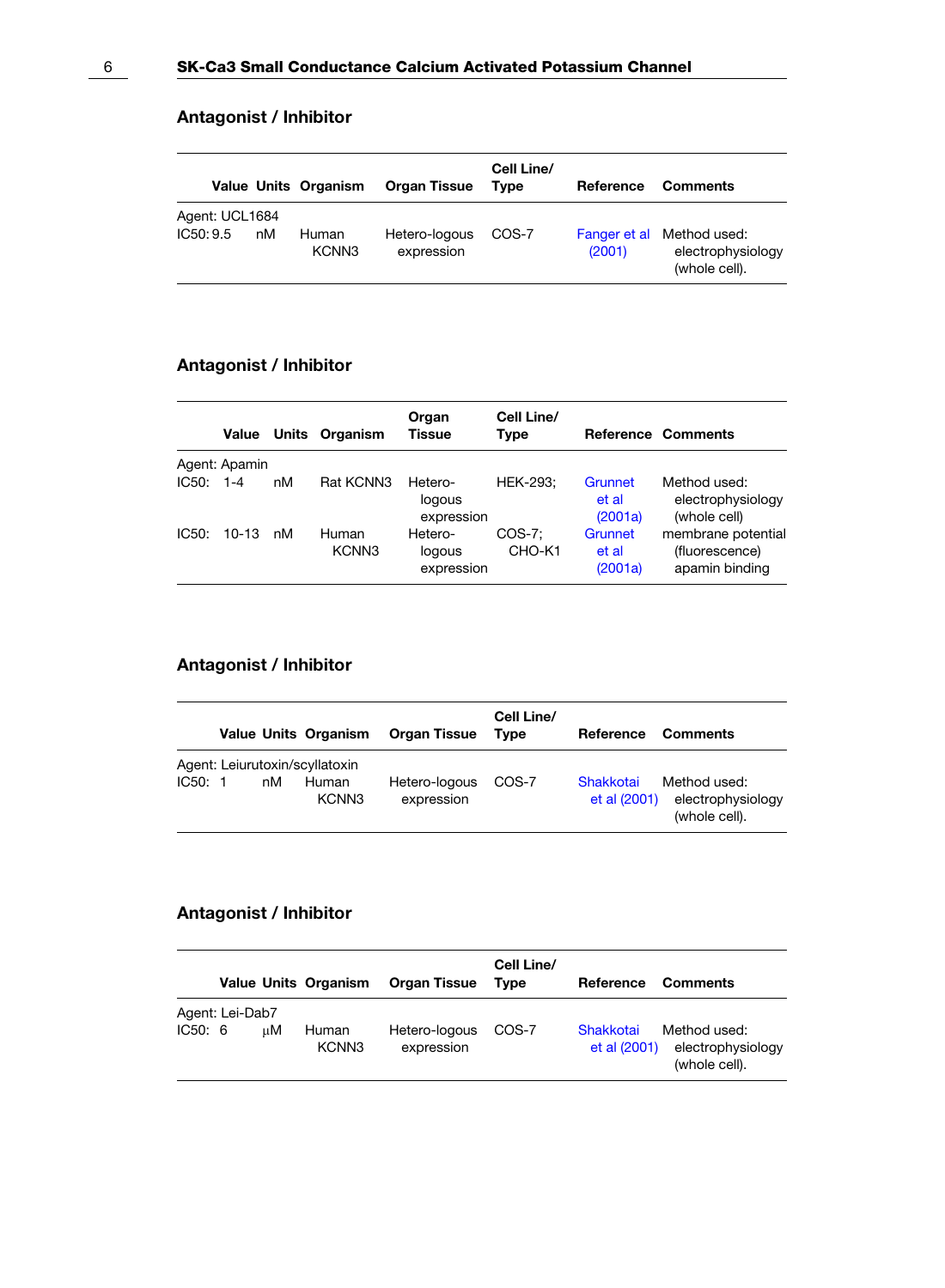|                        |    | Value Units Organism       | Organ<br>Tissue                 | Cell Line/<br>Tvpe | Reference                 | <b>Comments</b>                                    |
|------------------------|----|----------------------------|---------------------------------|--------------------|---------------------------|----------------------------------------------------|
| Agent: PO5<br>IC50: 25 | nM | Human<br>KCNN <sub>3</sub> | Hetero-<br>logous<br>expression | COS-7              | Shakkotai<br>et al (2001) | Method used:<br>electrophysiology<br>(whole cell). |

### Antagonist / Inhibitor

|                         |    | Value Units Organism       | <b>Organ Tissue</b>         | Cell Line/<br>Tvpe | Reference                 | <b>Comments</b>                                    |
|-------------------------|----|----------------------------|-----------------------------|--------------------|---------------------------|----------------------------------------------------|
| Agent: Tsk<br>IC50: 197 | nM | Human<br>KCNN <sub>3</sub> | Hetero-logous<br>expression | COS-7              | Shakkotai<br>et al (2001) | Method used:<br>electrophysiology<br>(whole cell). |

# Antagonist / Inhibitor

|                             |    | Value Units Organism | <b>Organ Tissue</b>         | Cell Line/<br>Tvpe | Reference                 | <b>Comments</b>                                    |
|-----------------------------|----|----------------------|-----------------------------|--------------------|---------------------------|----------------------------------------------------|
| Agent: Pi1-NH2<br>IC50: 250 | nM | Human<br>KCNN3       | Hetero-logous<br>expression | COS-7              | Shakkotai<br>et al (2001) | Method used:<br>electrophysiology<br>(whole cell). |

### Antagonist / Inhibitor

|                                |    | Value Units Organism       | <b>Organ Tissue</b>         | Cell Line/<br>Reference<br>Type |                            | <b>Comments</b>                                          |
|--------------------------------|----|----------------------------|-----------------------------|---------------------------------|----------------------------|----------------------------------------------------------|
|                                |    |                            |                             |                                 |                            |                                                          |
| Agent: Dequalinium<br>IC50: 30 | цM | Human<br>KCNN <sub>3</sub> | Hetero-logous<br>expression | CHO-K1                          | Terstappen<br>et al (2001) | Method used:<br>membrane<br>potential<br>(fluorescence). |

# Antagonist / Inhibitor

|                                 |    | Value Units Organism       | <b>Organ Tissue</b>         | Cell Line/<br>Tvpe | Reference                         | <b>Comments</b>                                          |
|---------------------------------|----|----------------------------|-----------------------------|--------------------|-----------------------------------|----------------------------------------------------------|
| Agent: Tubocurarine<br>IC50:210 | иM | Human<br>KCNN <sub>3</sub> | Hetero-logous<br>expression | CHO-K1             | <b>Terstappen</b><br>et al (2001) | Method used:<br>membrane<br>potential<br>(fluorescence). |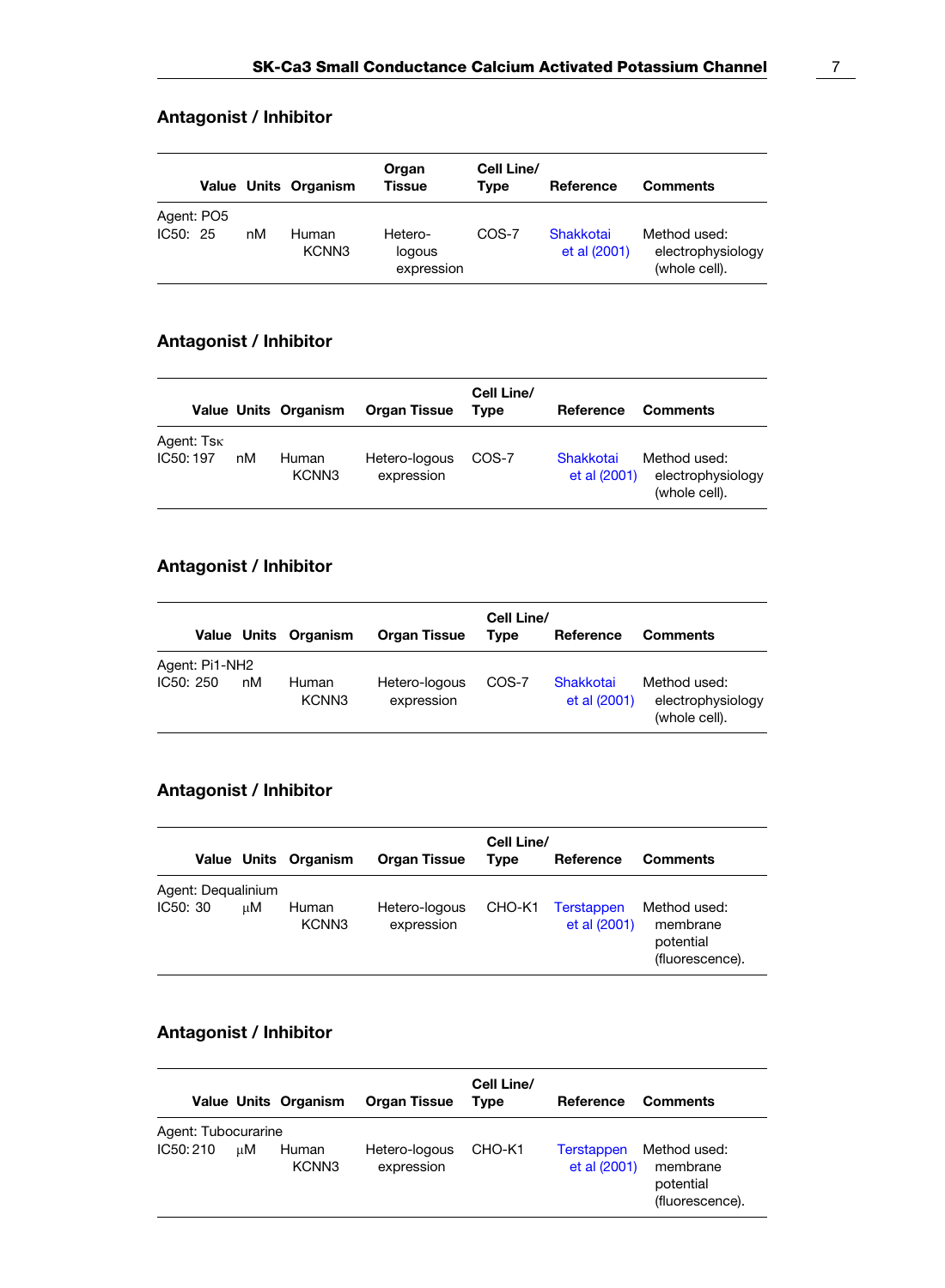|                              |    | Value Units Organism | <b>Organ Tissue</b>         | Cell Line/<br>Tvpe |                             | <b>Reference Comments</b>                          |
|------------------------------|----|----------------------|-----------------------------|--------------------|-----------------------------|----------------------------------------------------|
| Agent: Bicuculline<br>IC50:6 | цM | Rat KCNN3            | Hetero-logous<br>expression | <b>HEK-293</b>     | Grunnet<br>et al<br>(2001a) | Method used:<br>electrophysiology<br>(whole cell). |

### Antagonist / Inhibitor

|                                  |    | Value Units Organism | <b>Organ Tissue</b>         | Cell Line/<br>Tvpe | Reference        | <b>Comments</b>                                    |
|----------------------------------|----|----------------------|-----------------------------|--------------------|------------------|----------------------------------------------------|
| Agent: Amitriptyline<br>IC50: 39 | uМ | Rat KCNN3            | Hetero-logous<br>expression | HEK-293 Grunnet    | et al<br>(2001a) | Method used:<br>electrophysiology<br>(whole cell). |

### Antagonist / Inhibitor

|                                 |    | <b>Value Units Organism</b> | <b>Organ Tissue</b>                   | Cell Line/<br>Tvpe | Reference                   | <b>Comments</b>                                    |
|---------------------------------|----|-----------------------------|---------------------------------------|--------------------|-----------------------------|----------------------------------------------------|
| Agent: Fluphenazine<br>IC50: 13 | uМ |                             | Rat KCNN3 Hetero-logous<br>expression | <b>HEK-293</b>     | Grunnet<br>et al<br>(2001a) | Method used:<br>electrophysiology<br>(whole cell). |

### Antagonist / Inhibitor

|                                 |    | Value Units Organism       | <b>Organ Tissue</b>         | Cell Line/<br>Type | Reference                         | <b>Comments</b>                                          |
|---------------------------------|----|----------------------------|-----------------------------|--------------------|-----------------------------------|----------------------------------------------------------|
| Agent: Promethazine<br>IC50: 31 | иM | Human<br>KCNN <sub>3</sub> | Hetero-logous<br>expression | CHO-K1             | <b>Terstappen</b><br>et al (2001) | Method used:<br>membrane<br>potential<br>(fluorescence). |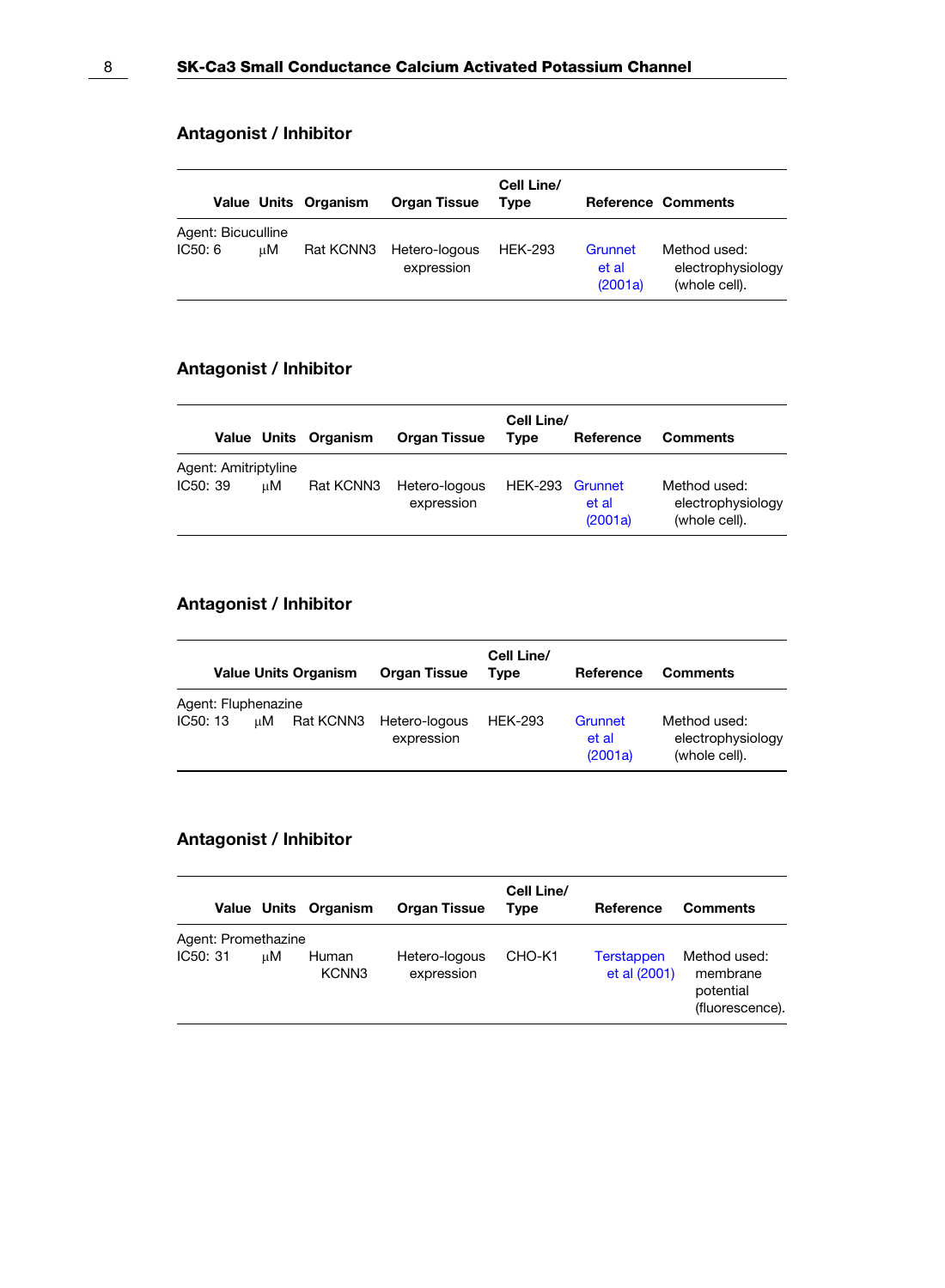|          |                       |    | <b>Value Units Organism</b> | Organ<br>Tissue                 | Cell Line/<br><b>Type</b> | Reference                  | <b>Comments</b>                                          |
|----------|-----------------------|----|-----------------------------|---------------------------------|---------------------------|----------------------------|----------------------------------------------------------|
|          | Agent: Chlorpromazine |    |                             |                                 |                           |                            |                                                          |
| Ki:      | 0.57                  | иM | Rat KCNN3                   | Hetero-<br>logous<br>expression | <b>HEK-293</b>            | Grunnet et al<br>(2001a)   | Method used:<br>electrophysiology<br>(whole cell).       |
| IC50: 33 |                       | иM | Human<br>KCNN <sub>3</sub>  | Hetero-<br>logous<br>expression | CHO-K1                    | Terstappen<br>et al (2001) | Method used:<br>membrane<br>potential<br>(fluorescence). |

### Antagonist / Inhibitor

|          |                        |    | <b>Value Units Organism</b> | <b>Organ Tissue</b>         | Cell Line/<br><b>Type</b> | Reference                         | <b>Comments</b>                                          |
|----------|------------------------|----|-----------------------------|-----------------------------|---------------------------|-----------------------------------|----------------------------------------------------------|
| IC50: 48 | Agent: Trifluoperazine | uМ | Human<br>KCNN3              | Hetero-logous<br>expression | CHO-K1                    | <b>Terstappen</b><br>et al (2001) | Method used:<br>membrane<br>potential<br>(fluorescence). |

# Antagonist / Inhibitor

| Value                           | Units | Organism                   | <b>Organ Tissue</b>         | Cell Line/<br><b>Type</b> | Reference Comments                |                                                          |
|---------------------------------|-------|----------------------------|-----------------------------|---------------------------|-----------------------------------|----------------------------------------------------------|
| Agent: Nortriptyline<br>IC50:20 | uМ    | Human<br>KCNN <sub>3</sub> | Hetero-logous<br>expression | CHO-K1                    | <b>Terstappen</b><br>et al (2001) | Method used:<br>membrane<br>potential<br>(fluorescence). |

# Antagonist / Inhibitor

|                                |    | Value Units Organism | <b>Organ Tissue</b>         | Cell Line/<br>Type | Reference                  | <b>Comments</b>                                          |
|--------------------------------|----|----------------------|-----------------------------|--------------------|----------------------------|----------------------------------------------------------|
| Agent: Desipramine<br>IC50: 29 | uМ | Human<br>KCNN3       | Hetero-logous<br>expression | CHO-K1             | Terstappen<br>et al (2001) | Method used:<br>membrane<br>potential<br>(fluorescence). |

J.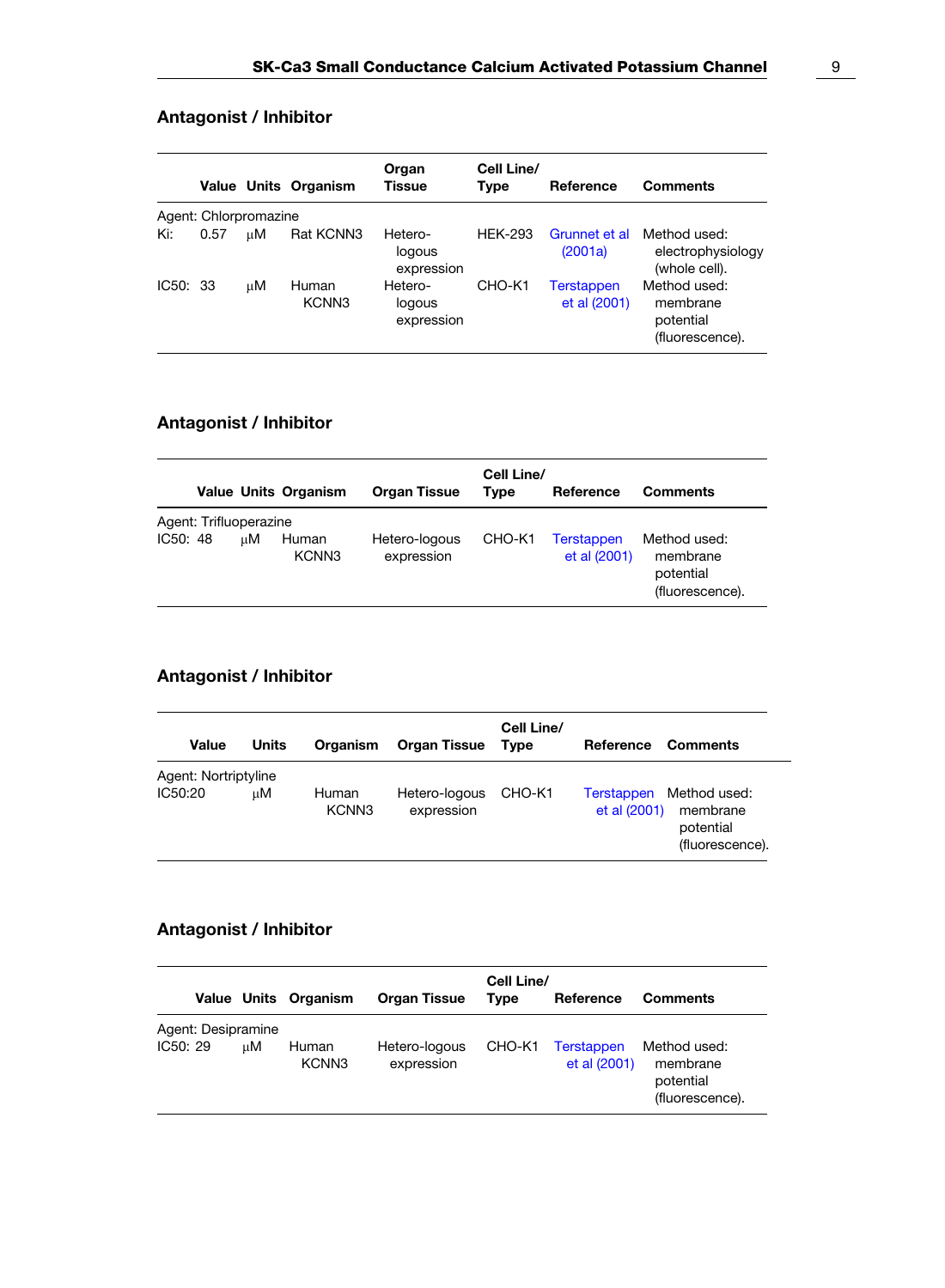|          |                   |    | Value Units Organism      | <b>Organ Tissue</b> | Cell Line/<br>Type | Reference                         | <b>Comments</b>                                          |
|----------|-------------------|----|---------------------------|---------------------|--------------------|-----------------------------------|----------------------------------------------------------|
| IC50: 44 | Agent: Imipramine | uМ | Human KCNN3 Hetero-logous | expression          | CHO-K1             | <b>Terstappen</b><br>et al (2001) | Method used:<br>membrane<br>potential<br>(fluorescence). |

#### Antagonist / Inhibitor

| <b>Value Units Organism</b>                 | <b>Organ Tissue</b>                              | Cell Line/<br>Type | Reference                  | <b>Comments</b>                                          |
|---------------------------------------------|--------------------------------------------------|--------------------|----------------------------|----------------------------------------------------------|
| Agent: Calyculin<br>IC50:240<br>nM<br>Human | Hetero-logous<br>KCNN <sub>3</sub><br>expression | CHO-K1             | Terstappen<br>et al (2001) | Method used:<br>membrane<br>potential<br>(fluorescence). |

#### Antagonist / Inhibitor

|           | <b>Value Units</b>  |    | Organism       | <b>Organ Tissue</b>         | Cell Line/<br>Type | Reference                         | <b>Comments</b>                                          |
|-----------|---------------------|----|----------------|-----------------------------|--------------------|-----------------------------------|----------------------------------------------------------|
| IC50: 506 | Agent: Ocadaic acid | nM | Human<br>KCNN3 | Hetero-logous<br>expression | CHO-K1             | <b>Terstappen</b><br>et al (2001) | Method used:<br>membrane<br>potential<br>(fluorescence). |

#### **Disorders**

Longer polyglutamine repeats are over-represented in schizophrenic individuals [Chandy](#page-10-0) [et al \(1998\)](#page-10-0), [Cardno et al \(1999\)](#page-10-0) and in patients with anorexia nervosa [Koronyo-Hamaoui](#page-10-0) [et al \(2002\)](#page-10-0) and spinocerebellar ataxia [Figueroa et al \(2001\).](#page-10-0) A four base deletion has been found in a patient with schizophrenia [Bowen et al \(2001\)](#page-10-0) that truncates the protein just before the S1 segment and causes dominant-negative suppression of endogeneous SK channels [Miller et al \(2001\).](#page-10-0) Protein and mRNA levels are increased in skeletal muscle after denervation [Pribnow et al \(1999\),](#page-10-0) [Neelands et al \(2001\)](#page-10-0) and in patients with myotonic muscular dystrophy [Renaud et al \(1986\)](#page-10-0), [Behrens et al \(1994\),](#page-10-0) [Kimura et al](#page-10-0) [\(2000\).](#page-10-0)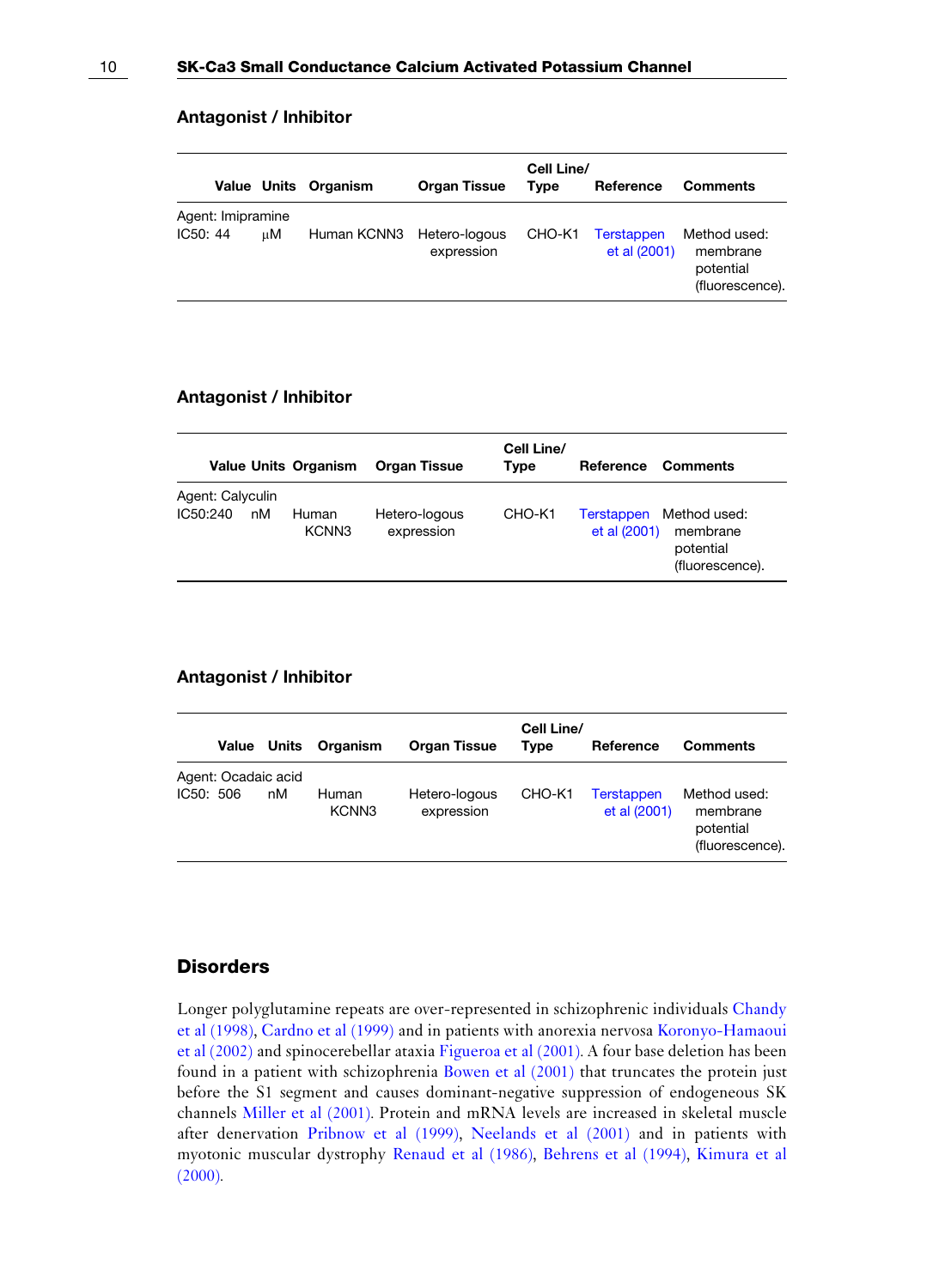#### <span id="page-10-0"></span>Journal Citations

- Barfod, E.T., Moore, A.L., Lidofsky, S.D., 2001. Cloning and functional expression of a liver isoform of the small conductance Ca2+-activated K+ channel SK3, Am. J. Physiol, Cell Physiol, 280(4), 836–842.
- Behrens, M.I., Jalil, P., Serani, A., Vergara, F., Alvarez, O., 1994. Possible role of apamin-sensitive K+ channels in myotonic dystrophy. Muscle and Nerve, 17, 1264–1270.

Bowen, T., Williams, N., Norton, N., Spurlock, G., Wittekindt, O.H., Morris-Rosendahl, D.J., Williams, H., Brzustowicz, L., Hoogendoorn, B., Zammit, S., Jones, G., Sanders, R.D., Jones, L.A., McCarthy, G., Jones, S., Bassett, A., Cardno, A.G., Owen, M.J., O'Donovan, M.C., 2001. Mutation screening of the KCNN3 gene reveals a rare frameshift mutation. Mol. Psychiatry, 6(3), 259–260.

Cardno, A.G., Bowen, T., Guy, C.A., Jones, L.A., McCarthy, G., Williams, N.M., Murphy, K.C., Spurlock, G., Gray, M., Sanders, R.D., Craddock, N., McGuffin, P., Owen, M.J., O'Donovan, M.C., 1999. CAG repeat length in the hKCa3 gene and symptoms dimensions in schizophrenia. Biol. Psychiatry, 45, 1592-1596.

Chandy, K.G., Fantino, E., Wittekindt, O., Kalman, K., Tong, L.L., Ho, T.H., Gutman, G.A., Crocq, M.A., Ganguli, R., Nimgaonkar, V., Morris-Rosendahl, D.J., Gargus, J.J., 1998. Isolation of a novel potassium channel gene hSKCa3 containing a polymorphic CAG repeat: a candidate for schizophrenia and bipolar disorder? Mol. Psychiatry, 3(1), 32–37.

Dror, V., Shamir, E., Ganshani, S., Kimhi, R., Swartz, M., Barak, Y., Weizman, R., Avivi, L., Litmanovitch, T., Fantino, E., Kalman, K., Jones, E.G., Chandy, K.G., Gargus, J.J., Gutman, G.A., Navon, R., 1999. HKCa3/ KCNN3 potassium channel gene: association of longer CAG repeats with schiziphrenia in Israeli Ashkenazi Jews, expression in human tissues and localization to chromosome 1q21. Mol. Psychiatry, 4, 254–260.

Fanger, C.M., Rauer, H., Neben, A.L., Miller, M.J., Rauer, H., Wulff, H., Rosa, J.C., Ganellin, C.R., Chandy, K.G., Cahalan, M.D., 2001. Calcium-activated potassium channels sustain calcium signalling in T lymphocytes. Selective blockers and manipulated channel expression levels. J. Biol. Chem, 276, 12249–12256.

Figueroa, K.P., Chan, P., Schols, L., Tanner, C., Riess, O., Perlman, S.L., Geschwind, D.H., Pulst, S.M., 2001. Association of moderate polyglutamine tract expansions in the slow calcium-activated potassium channel type 3 with ataxia. Arch. Neurol, 58(10), 1649–1653.

Grunnet, M., Jespersen, T., Angelo, K., Froekjaer-Jensen, C., Klaerke, D.A., Olesen, S.P., Jensen, B.S., 2001a. Pharmacological modulation of SK3 channels. Neuropharmacology, 40, 879–887.

Grunnet, M., Jensen, B.S., Olesen, S.P., Klaerek, D.A., 2001b. Apamin interacts with all subtypes of cloned small-conductance  $Ca^{2+}$ -activated K<sup>+</sup> channels. *Pflugers Arch*, 441, 544–550.

Hosseini, R., Benton, D.C., Dunn, P.M., Jenkinson, D.H., Moss, G.W., 2001. SK3 is an important component of K(+) channels mediating the afterhyperpolarization in cultured rat SCG neurones. J. Physiol, 535, 323–334.

Jensen, B.S., Stroebaek, D., Olesen, S.P., Christophersen, P., 2001. The Ca<sup>2+</sup>-activated K+ channel of intermediate conductance: A molecular target for novel treatments? Current Drug Targets, 2, 401-422.

Kimura, T., Takahashi, M.P., Okuda, Y., Kaido, M., Fujimura, H., Yanagihara, T., Sakoda, S., 2000. The expression of ion channel mRNAs in skeletal muscles from patients with myotonic muscular dystrophy. Neurosci. Lett, 295(3), 93–96.

Kohler, M., Hirschberg, B., Bond, C.T., Kinzie, J.M., Marrion, N.V., Maylie, J., Adelman, J.P., 1996. Smallconductance, calcium-activated potassium channels from mammalian brain. Science, 273, 1709–1714.

Koronyo-Hamaoui, M., Danziger, Y., Frisch, A., Stein, D., Leor, S., Laufer, N., Carel, C., Fennig, S., Minoumi, M., Apter, A., Goldman, B., Barkai, G., Weizman, A., Gak, E., 2002. Association between anorexia nervosa and the hSKCa3 gene: a family-based and case control study. Mol. Psychiatry, 7, 82–85.

Miller, M.J., Rauer, H., Tomita, H., Rauer, H., Gargus, J.J., Gutman, G.A., Cahalan, M.D., Chandy, K.G., 2001. Nuclear localization and dominant-negative suppression by a mutant SKCa3 N-terminal channel fragment identified in a patient with schizophrenia. J. Biol. Chem, 276(30), 27753-27756.

Neelands, T.R., Herson, P.S., Jacobson, D., Adelman, J.P., Maylie, J., 2001. Small-conductance calciumactivated potassium currents in mouse hyperexcitable denervated muscle. J. Physiol, 536, 397–407.

Pedarzani, P., Mosbacher, J., Rivard, A., Cingolani, L.A., Oliver, D., Stocker, M., Adelman, J.P., Fakler, B., 2001. Control of electrical activity in central neurons by modulating the gating of small conductance Ca2 +-activated K+ channels. J. Biol. Chem, 276(13), 9762–9769.

Pribnow, D., Johnson-Pais, T., Bond, C.T., Keen, J., Johnson, R.A., Janowsky, A., Silva, C., Thayer, M., Maylie, J., Adelman, J.P., 1999. Skeletal muscle and small-conductance calcium-activated potassium channels. Muscle and Nerve, 22, 742–750.

Renaud, J.F., Desnuelle, C., Schmidt-Antomarchi, H., Hugues, M., Serratrice, G., Lazdunski, M., 1986. Expression of apamin receptor in muscles of patients with muscular dystrophy. Nature, 319, 678–680.

Shah, M., Haylett, D.G., et al., 2000. The pharmacology of hSK1 Ca2+-activated K+ channels expressed in mammalian cell lines. Br. J. Pharmacol, 129, 627–630.

Shakkotai, V.G., Regaya, I., Wulff, H., Fajloun, Z., Tomita, H., Fathallah, M., Cahalan, M.D., Gargus, J.J., Sabatier, J.M., Chandy, K.G., 2001. Design and characterization of a highly selective peptide inhibitor of the small conductance calcium-activated K+ channel, SkCa2. J. Biol. Chem, 276, 43145–43151.

Stocker, M., Pedarzani, P., et al., 2000. Differential distribution of three Ca2+-activated K+ channel subunits, SK1, SK2, and SK3, in trhe adult rat central nerveous system. Mol. Cell Neurosci, 15, 476-493.